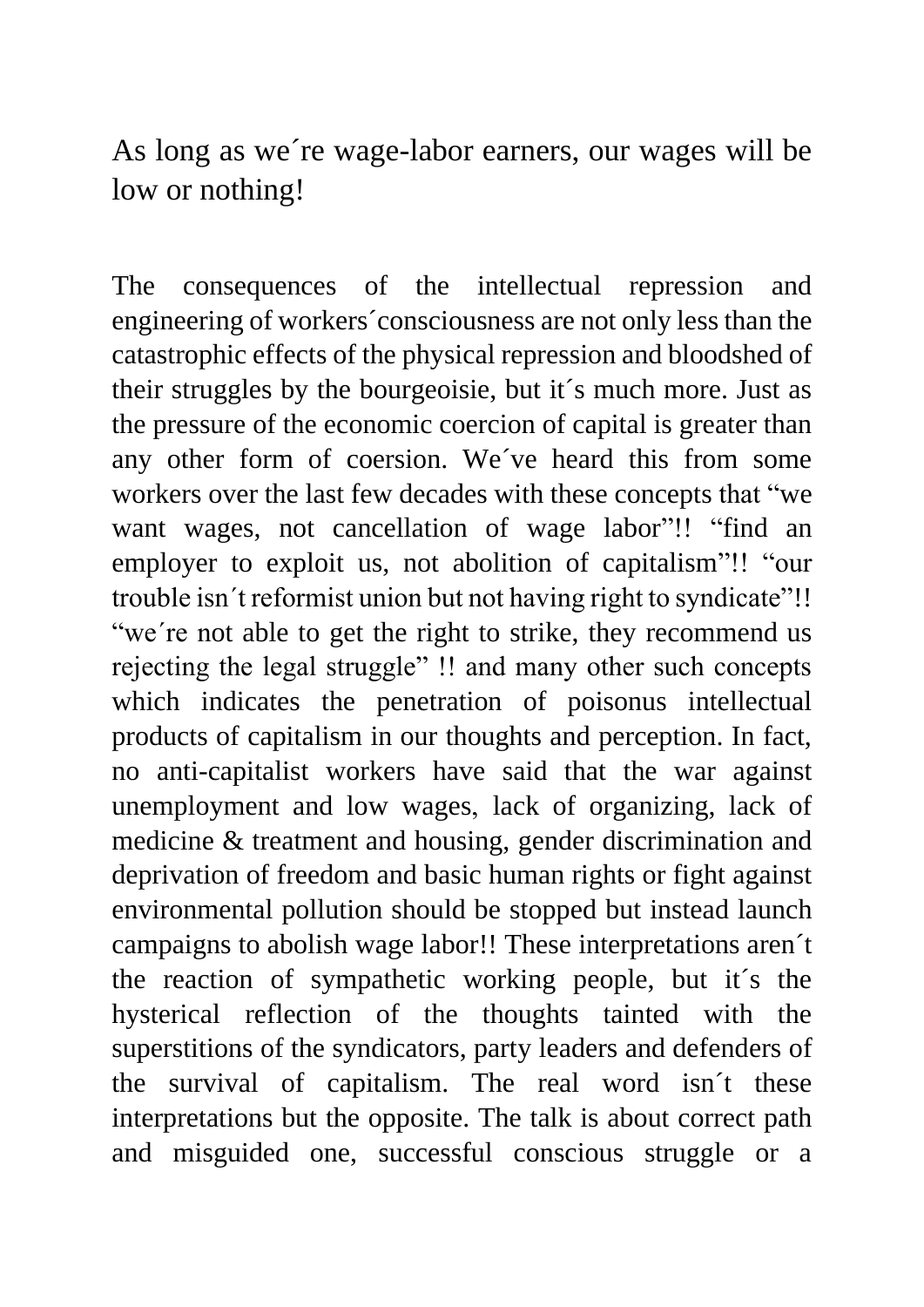resultless and erosive fight, a movement with hope and an anticapitalist approach or the humiliating burial of the labor movement in the graveyard of capitalism. It´s not a matter of diminishing the importance of an anti-unemployment struggle, but, on the contrary, it´s around that this war instead of erosion, destruction, failure and frustration, rather, would have resultful achievements to promote class warfare much more effectively. It´s not a question of whether the campaigns are legal or not, rather, it's meant the resultant and empowering of any class campaign, clear vision and recognition of achievements in the life and dynamic of the inevitable historical struggle. Discussion is about the radical and possible change of facts or surrendering our consciousness to bourgeois illusions and deceptions. The link between this word and the current living conditions and struggles of the working masses and the workers´ current struggle to raise wages. Reformism from right to left-wing, peaceful or demanding for overthrow, theistic or secular, with banner of reformism or "communism"!! it frequently speaking of rising wages, wages are low, prices are high, inflation is stormy, and the livelihood condition is sad and pathetic, there´s no happy day, there´s mourning for hunger everywhere, this is the situation and wages must be increased. As if neither the capitalists nor their government dont know anything about these issues and the problem is about their ignorance!!! Maybe they´re natural merciless human beings that should be requested to be merciful and clement and with prayer clean and polishing their rusty humanity!!! The reformists´ fuss and hubbub, with any color and glaze, over wages or any other matter of life and struggle of the working class is a kind of vicious service for the bourgeoisie and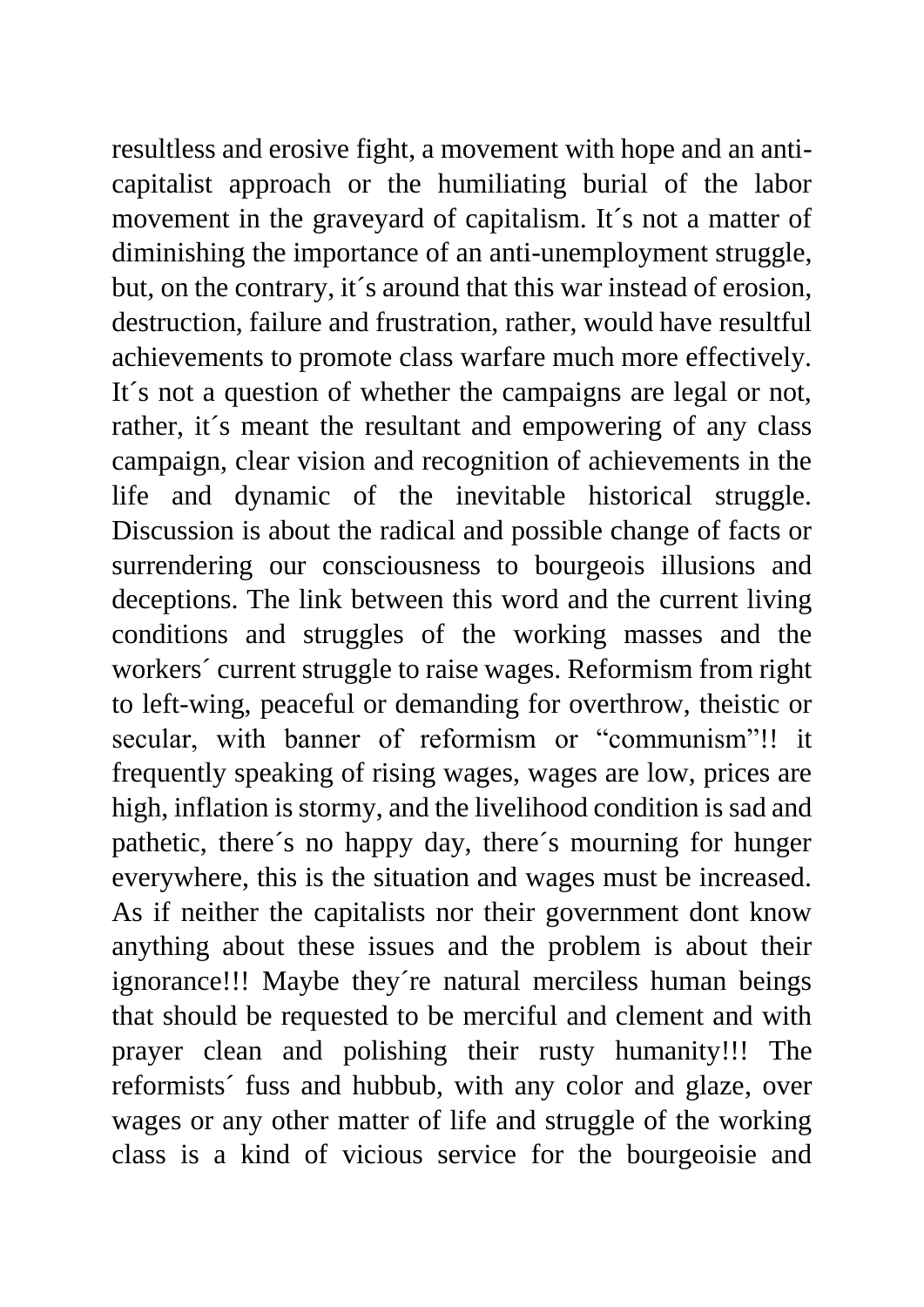betraying to the class struggle of the working masses. The fact is that the capitalists don´t necessarily deny the misery and starvation, deprivation of medication & treatment, and homelessness of the working masses, even any symbol of ferocity and inhumanity of capitalists such like Khamenei in Iran, every day he shouts from his tribune that people are hungery and poor!! , his word or any capitalist and capitalist statesman, not the lack of information about the living conditions of the cursed working masses, but it´s another fundamental issue. The word and charter of consciousness arising from the social existence of all capitalists and the state, their suppressive institutions and army is that "living giver", "the origin of life and livelihood" and "guaranteer of survival" of human life is capital. If instead of the word "capital", they use other words such as God, society and social production or any other word, it´s simply a code name for "capital". The firm belief of this class is that the permission to enjoy any amount of livelihood, drinkable water, medicine and treatment or any basic biological necessities of human beings must be issued by capital and capitalism and it conditionally issues these licenses in some amount which is a necessary condition for development, self-increase and survival of capital. This is the secret of the existence of capital and secret of the creation of capitalism. Capital isn´t supposed to meet the needs of the worker´s life, and the foundation of its existence is based on sacrifice human life in the face of profit. A sentence that is unchangeable from the perspective of capital. Wage increase, improving livelihoods, providing of medicine and treatment, education guarantee, housing and environmental health, unemployment compensation, health insurance, elimination of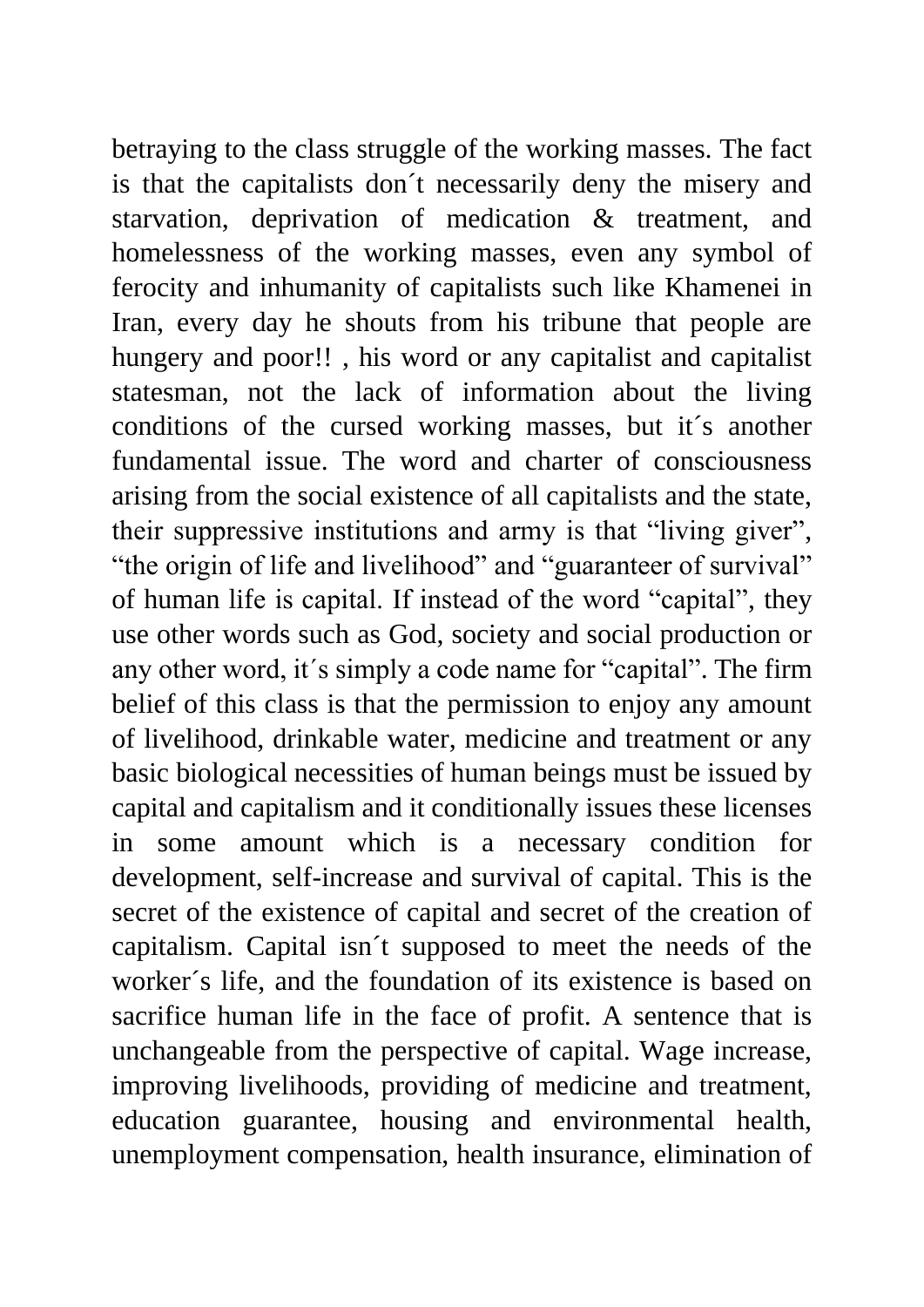gender discrimination and the like in terms of capital means reducing surplus values and profit. Decreasing profits causes a drop in accumulation, and is rise of crisis and this occurrence. Capital in response to the living, welfare, political and social demands of the workers, it answers with the savage power of police and army, the state and religion, party and syndicates, military arsenals and institutions of brainwashing that is imposed on the working masses. The words of the capitalists contrary to what the reformists say, that practically and really means that: the meaning of being a worker is producing the surplus value, to have means of living or not isn´t its responsbility, a worker´s being alive or not it´s a function of the needs of the profit generating cycle. The capitalist by imposing whatever it takes, says that the philosophy of the worker´s existence means the more self-increasing of capital, the worker´s livelihood and welfare or any needs of life doesn´t matter at all. If the capitalists here or there retreat against this or that demand of workers, it´s merely an emergency, not responding to demands of the working masses but its opposite, it´s a step towards the preservation of capitalismm. The basis of message of the coercive function of capital is very clear and that is that you´re workers, you´re workforce sellers and you have no right to interfere in the fate of work and production, it´s capital which decides and whatever is the basis of the capital decision it´s not about worker´s livelihood, health and welfare. The result is that if we want a decent human life, if we think about medicine, health and treatment, if we´re concerned about getting rid of gender oppression, if we want a nonpolluted living environment therefore we have to think about getting rid of being workers. We must put the foundation of